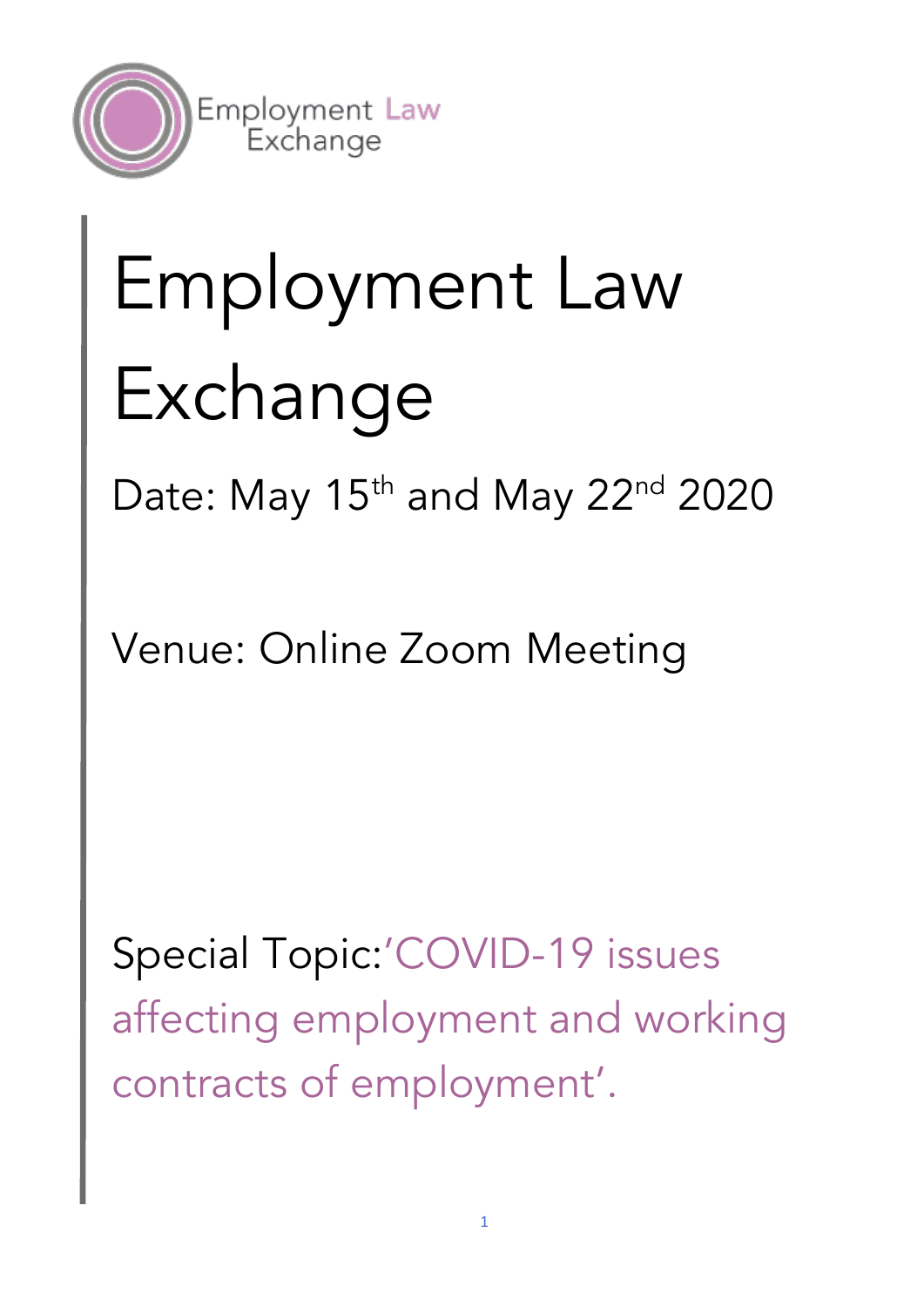# Introduction

This is the first of our May sessions. The topics to be covered, in addition to consideration of the COVID-19 issues affecting employment, are mainly connected to the workings of the contract of employment. We have therefore to look at the impact of the crisis on contracts and also its relevance for contract creation and termination.

We have today a combination of a quiz, hypothetical case studies, along with actual cases where I want you to consider what the decision was, (So the case has no name) and some basic questions. Please have a go at these before we Zoom, but also think of other questions you have of relevance to the topic. Please also check the Notes I have sent previously in connection with changes due to the virus. If you want new copies, please let me know.

# Where are we on the COVID-19 emergency?

As you will no doubt have been reading, we are now entering a transitional phase, whereby it is hoped that the major impact of the virus has peaked or been contained and employers and employment can move towards normality.

It is sobering to think that around 25% of all UK employee jobs have been furloughed, i.e. placed on leave of absence whereby the government has paid 80% of wage costs, but the scheme is set into a very complex and frequently changing framework. An estimated 6.3 million employees have been covered. The legal mechanism involved has been the provision of guidance and 'rules' but little legislation or change to employment law itself, leaving many lawyers concerned about the status of the 'rules/guidance' .It appears that the scheme, though subject to modification will continue through to end of October 2020.

In addition, as discussed last time, millions of other employees have been working at home. It appears that this is creating new legal issues. The Mental Health Foundation estimates that the change has led to 28 hours per month 'extra' being worked. The Institute of Employment Studies has last week produced a research report (Working at Home Wellbeing Survey- (https://www.employmentstudies.co.uk/resources/ies-working-home-wellbeing-survey) This confirmed the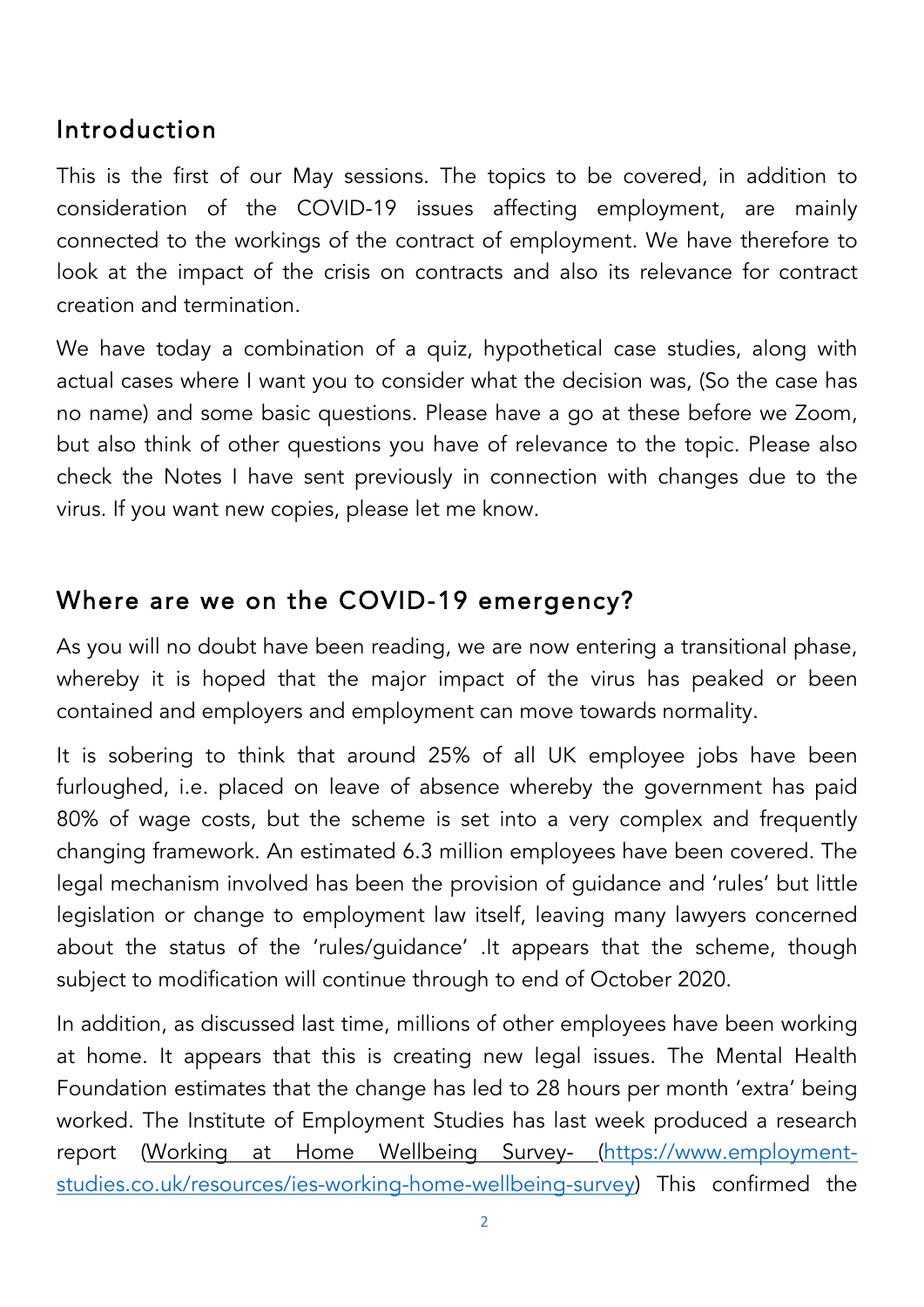tendency to work longer hours, but also muscular-skeletal problems, sleep difficulties, anxiety and stress.

This reminds us that the laws relating to health and safety at work remain extremely relevant and demanding, along with the common law of negligence and the implied as well as express terms of contracts. We know that PPE (Or lack of) has been a key area of concern. We are already seeing H&S claims in common law states such as the USA and, civil law states, such as France. We must remember that from a EU perspective, it is the most developed area of employment law and remains binding on the UK.

# Recent Developments

From last weekend, announcements have been coming thick and fast, though proving controversial, not least for their lack of clarity, many argue. Particular concerns have focused on what we would call health and safety issues and how staff can be kept safe in specific types of workplaces. There is also considerable concern about travel to work, especially where walking or cycling are not viable options.

#### Key developments are:

Extension of the furlough scheme.

The scheme is hugely costly, but can be extended by employers to the end of October 2020. It is a scheme, which is characterised by inflexibility-although some of the rules have been modified, but the intention now is to phase returns to work where possible. Hence, it will be possible to furlough employees on a part-time basis, though it is likely that the employer % subsidy will be reduced.

- An encouragement of returns to work where possible and where working from home is not viable.
- Encouragement of ways to get to work other than by public transport
- The continuation of distancing but little express requirements to, say, wear protective equipment, though much guidance and encouragement.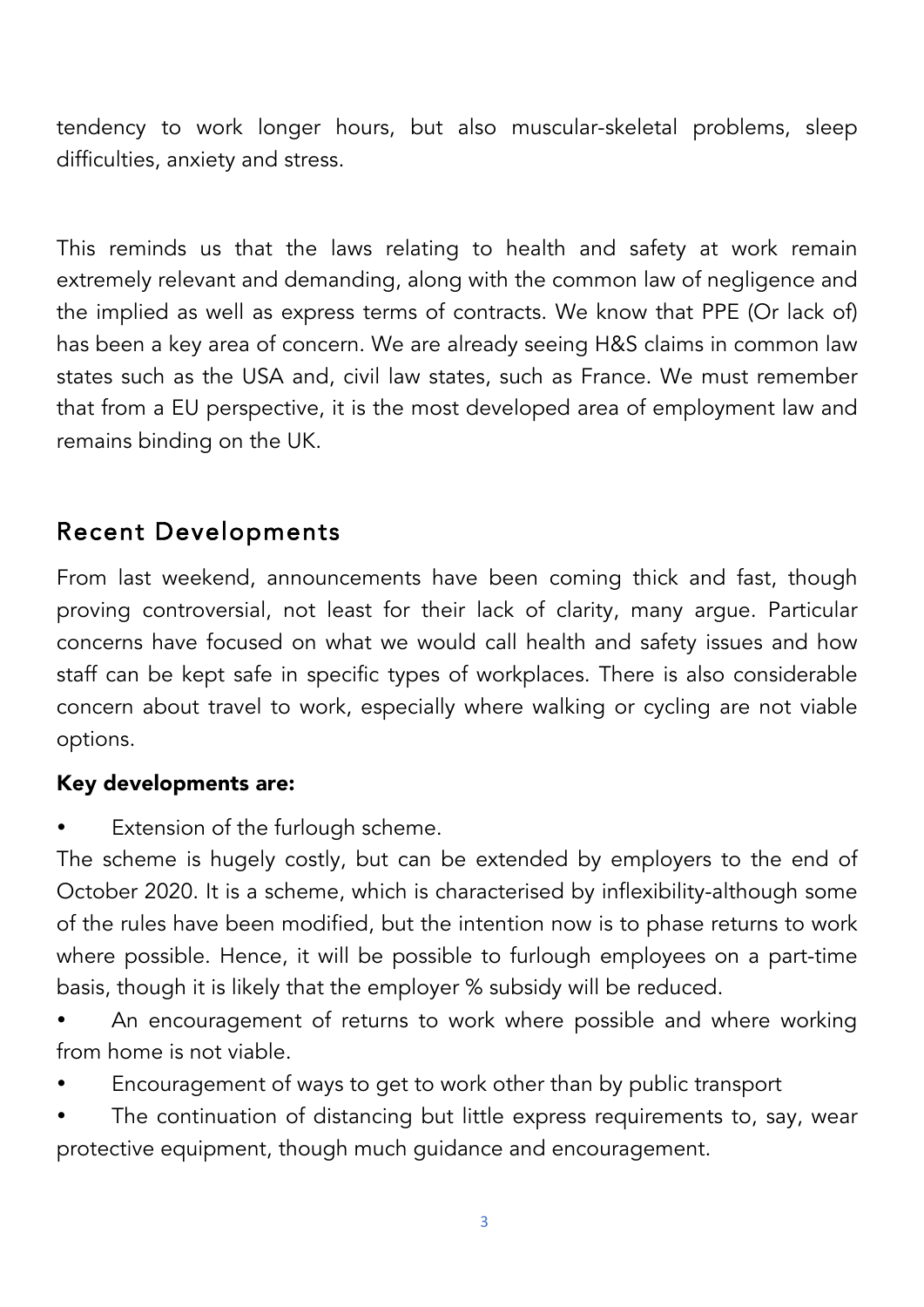(An interesting development has been the decision in the Debenhams Administration case. Staff had been furloughed as the company is still trading. The administrators claimed the furlough costs as 'expenses of administration. But were

They paying them? Yes-they had 'adopted' the employee contracts, i.e. treated as the employer.)

*What are some of the practical and legal issues of the above change?*

Now to a QUIZ. Remember the rules-statements which require you to decide whether they are True/accurate (T); False (F) or 'It all depends' (I) where you need to consider what it might depend on.

Please answer this before we Zoom

| If a current employee requests a 'new' Section 1 Statement you must     |  |  |
|-------------------------------------------------------------------------|--|--|
| provide one within 2 months                                             |  |  |
|                                                                         |  |  |
| If a self-employed worker has asked for a Statement you can ignore the  |  |  |
| request                                                                 |  |  |
|                                                                         |  |  |
| Under the new immigration rules from January 2021, - the points-        |  |  |
| based system, an applicant gets 10 points for English language skills   |  |  |
| and 10 for a PhD                                                        |  |  |
|                                                                         |  |  |
| From 2021 a new Graduate Immigration Route will enable job              |  |  |
| applicants who have graduated from a UK university to stay for 5 years. |  |  |
|                                                                         |  |  |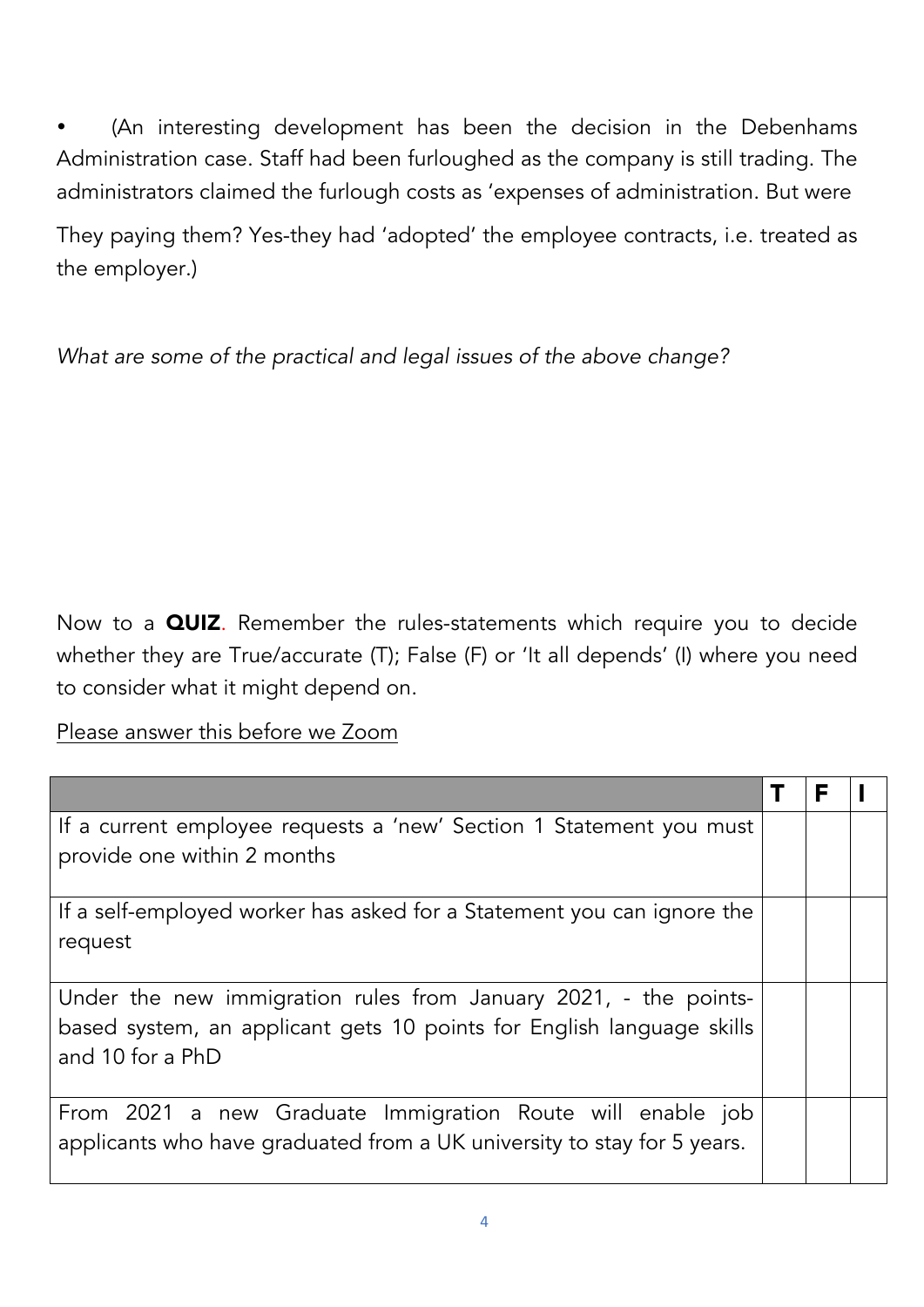| You can only make redundant a furloughed employee at the end of the<br>three-week periods used for calculations.                                         |  |  |
|----------------------------------------------------------------------------------------------------------------------------------------------------------|--|--|
| If in your employment contracts you have prescribed periods when<br>holidays have to be taken, furloughed employees can be required to<br>take them then |  |  |
| It will be lawful to call back into employment full-timers first.                                                                                        |  |  |
| Consultation over redundancy can begin during the furlough period.                                                                                       |  |  |
| Soon 'gig/zero-hours' workers who have worked for you for 26 weeks<br>will be able to request a 'stable' contract.                                       |  |  |
| If employers do not enforce the 2-meter's social distancing rules and an<br>employee 'catches' COVID-19, they will be liable in negligence.              |  |  |
| Peter wanted to use the employers Grievance Procedure while<br>furloughed. He was told to wait for 'normality'.                                          |  |  |

There are many other questions-please add your own. One might be whether an employer has the right to demand a job applicant has used the COVID-19 testing phone app? If a business goes into administration but had furloughed staff prior to this, is the administrator liable for the furlough scheme by 'adopting' the staff? If the Government changes the rules of a scheme and does it by Tweeting, is there anything an employer (Or employee) can do, especially if they had relied on earlier advice/guidance?

#### Some case studies for discussion

1. Mary has been a client relation's manager for your organisation for six years. You are a recruitment business. She has a 2-year-old son and has been working at home. Her partner, Tim, is disabled. You decide that you would like her to return to your headquarters. She has refused to come. She says that having her work at home was a variation of her contract as regards her workplace, that both of you had agreed to. To change her workplace back would be difficult for her and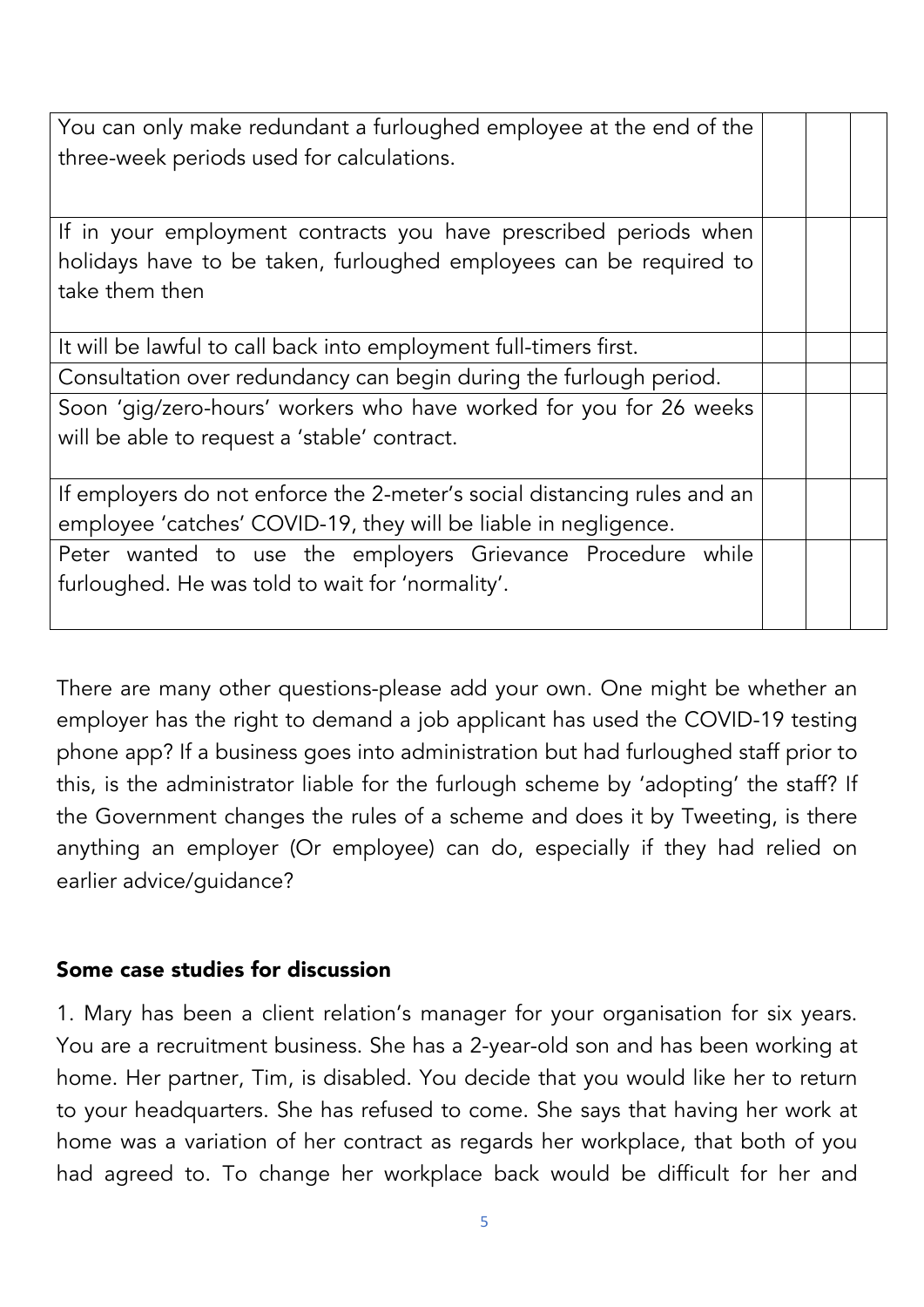anyway, you have expressed the view that homeworking was 'very effective'. She had therefore relied on the changes being permanent. What is your response?

2. Yusuf is aged 59 and is of Pakistani origin. He works as a chef in your hospitality suite. This is used mainly for clients and events. He has been furloughed but now notified that the work premises will re-open on 25<sup>th</sup> May 2020. He asks what are the safety arrangements for him, being in one of the 'at risk group', i.e. from the BAME community. You tell him that 'We will aim to comply with Government Guidance'. He responds by saying he can't return unless he has clear evidence that he will be safe. What are your options?

3. Your business (The Ethical Finance Co) wants to get back to normal a.s.a.p. You employ 'consultants' who work on projects for clients, usually on their premises. John has been directed back to his mobile role after being furloughed. He refuses, as he wants to stay at home as he does not want his children to return to school due to virus risks. His wife works part-time. He says he is faced with a domestic emergency, which is protected by law. What will you do?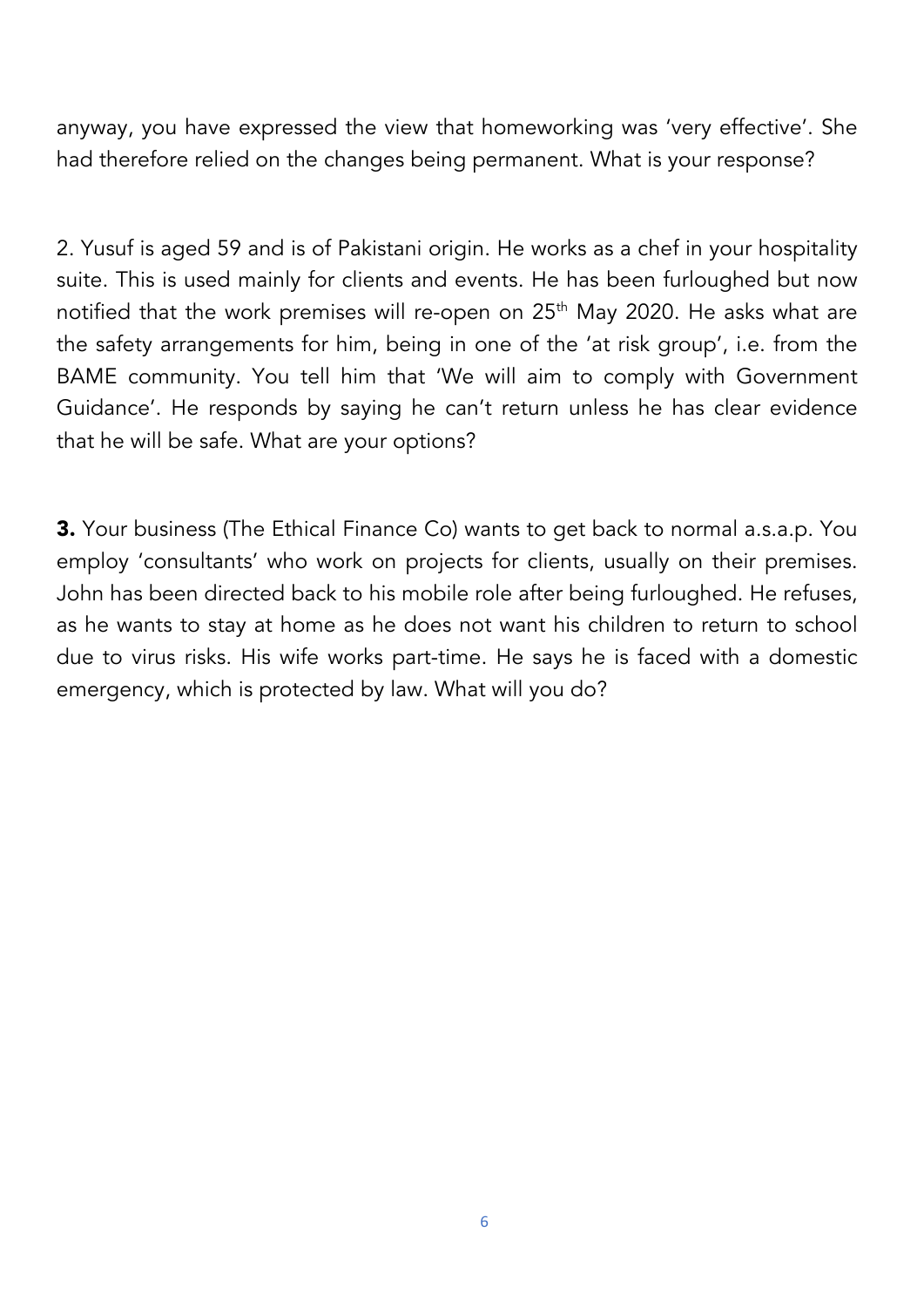# The EMPLOYMENT LAW EXCHANGE: ZOOM SESSION 22nd May 2020.

This time we are scheduled to explore legal developments in equality laws, H&S/negligence/vicarious liability and whistleblowing, data protection and related topics, but we needed to catch up on matters that we did not have time to cover last time (pp. 5-7), especially issues around contracts, and job termination

#### Some other legal developments

We actually have some very interesting equality cases, including one from the ECJ that is, potentially, of huge importance. But that is for our Zoom on 22<sup>nd</sup> May!

Unsurprisingly, there has been little new legislation other than that responding to COVID-19. However, we do have recent legislation that has to be implemented, though, to date little detail.

#### This includes:

- o Protections concerned with neo-natal deaths
- o The requirement of employers to pass on customer/client tips and service charges
- o Those on gig contracts able to request a stable relationship after 26 weeks
- o Redundancy protections for pregnant women or those who have recently given birth.
- o We have a Consultation on a matter closely linked to other policy developments, i.e. provision of unpaid leave for one week a year to deal with caring responsibilities. It is a rather strange idea, in that the 'carer' can be not just a relative, close friend etc. but also a neighbour. It is unclear who qualifies, beyond being employees, and the leave has to be taken during one calendar week. I am not sure how attractive this will be?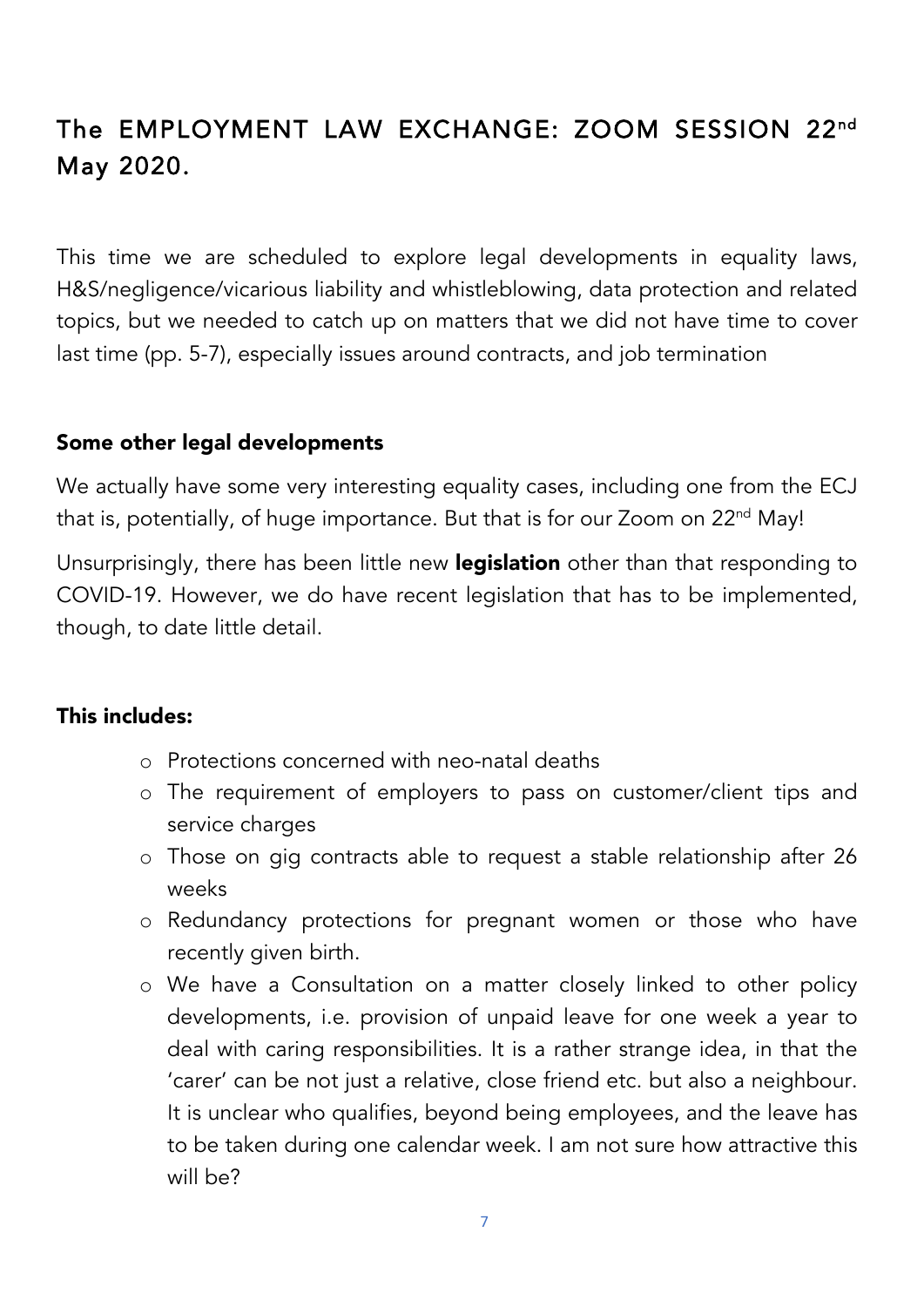Despite the COVID-19 emergency we have seen quite a lot of **case law** since we last 'met'. A pattern seems to be emerging whereby the CA is dealing with more employment cases, but relatively few being heard by the EAT. It is also important to note that due to changes in the administration of justice that there are a wider range of judges in the EAT that are drawn from the High Court bench more generally. This means that the 'employment specialists' that we have been used to in the EAT, sometimes with lay members experienced in employment relations, are less in evidence. Employment appeals are therefore more likely to be heard by judges experienced in commercial/business/property law. My feeling is that the particular features of employment law and employment more generally may be losing out. This coupled with both the decline in the role of lay members and a growing number of cases being heard by the CA are having an impact. This is not to say the judgments are bad or unfair-simply that there is a slight cultural change.

At a European level, we have little of relevance from the ECHR (Unrelated to the EU or BREXIT) though we do have an interesting case from the ECJ on employment status.

### B v. Yodel Delivery Network (2020) C-692/19

This is quite a difficult case. It was referred to the ECJ from Watford ET. A working time claim was made. Unlike in the UK where we have a definition of a self-employed person who can also be a 'worker', the EU does not have a definition of a worker. The approach of the ECJ was therefore different from what we would do. They looked at it much as whether B was an employee-in which case he could claim, or self-employed, in which case he could not. (It is interesting that many in the EU are asking for a 'worker' status to be defined).

He was a delivery driver who had considerable flexibility through deciding how much work he wanted, he could sub-contract work (Though Yodel could veto his choice), he was liable for the conduct of the person to whom he subcontracted and he was free to work for others, including competitors. (In reality he did not subcontract work). He claimed he was an employee or a 'worker' in UK law.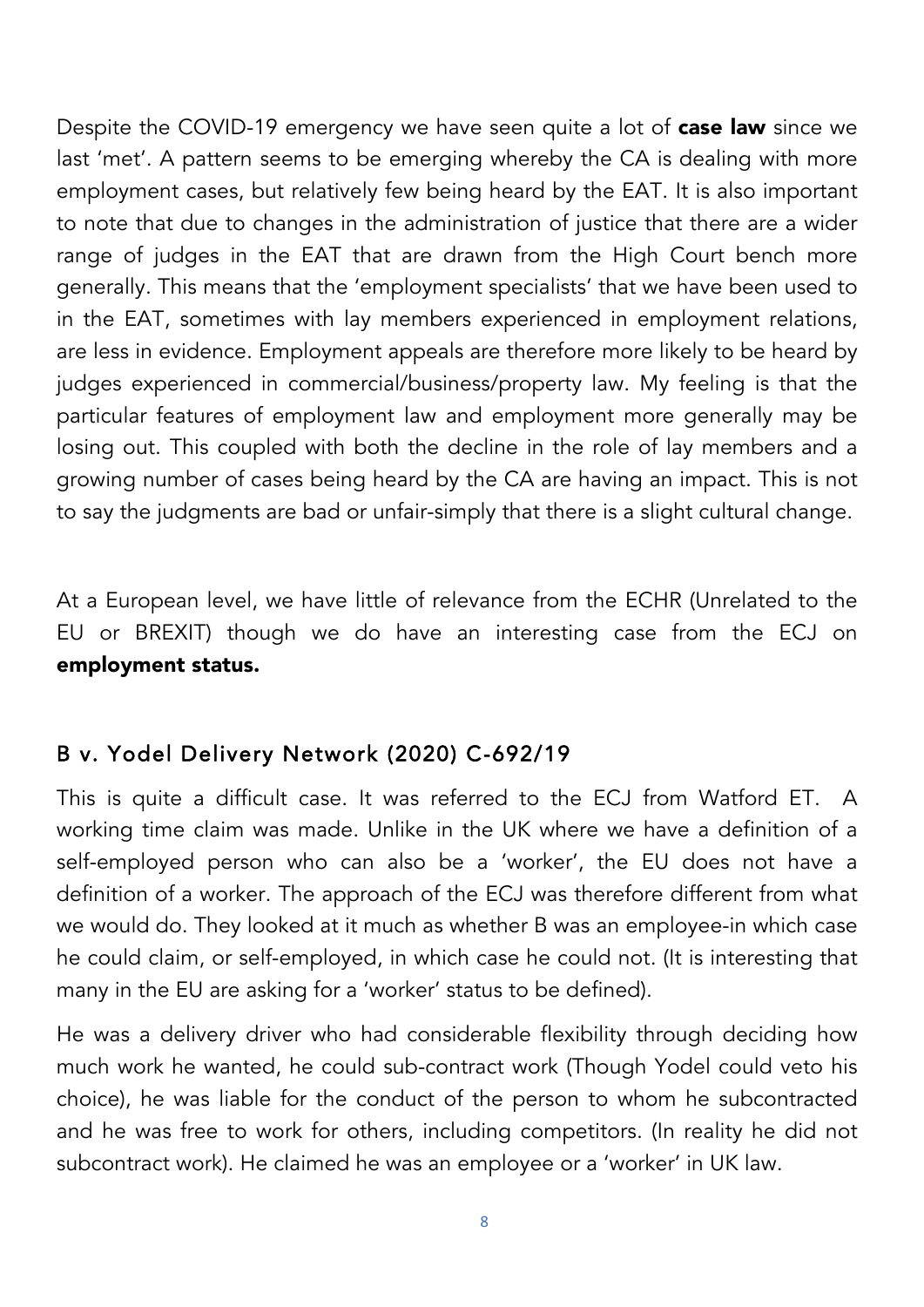The ECJ took a different approach than a court in the UK might. To be an employee he needed to be in a hierarchical relationship', i.e. 'under the direction of an employer. (We look for 'personal execution of work' not within a B2B relationship for 'worker status') The ECJ, so long as the flexibility etc. was not 'fictitious' he was self-employed only and unable to claim. They summed it up as because he;

- o Could subcontract
- o Decide how much work to do
- o Work for others
- o Fix his own hours of work

Is this helpful or does it confuse matters even more? What do you think would be the answer under current UK law? How does it fit with the Uber cases/? Deliveroo /etc.?

# Last week we had the football referees case on their status (HMRC v.Professional Game Match Officials Ltd (2020) UKUT 147).

The referees were contracted by an 'overarching contract' and contracts for specific matches. HMRC considered them employees. In a lengthy judgment, the Upper Tribunal concluded they were not employees, citing an old employment status case of Ready Mixed Concrete. The relationship did not have'/mutuality of obligation', there was insufficient control over their work and there were a number of factors inconsistent with it being an employee contract. My reading is that the lack of control was critical-after all they have a role where independence is crucial!

I guess the good news is that again HMRC have lost and for those hostile to IR 35 changes, this must discredit the CEST test, and their adjudications. It means that if you want to contest that someone is an employee, this may well have strengthened the position.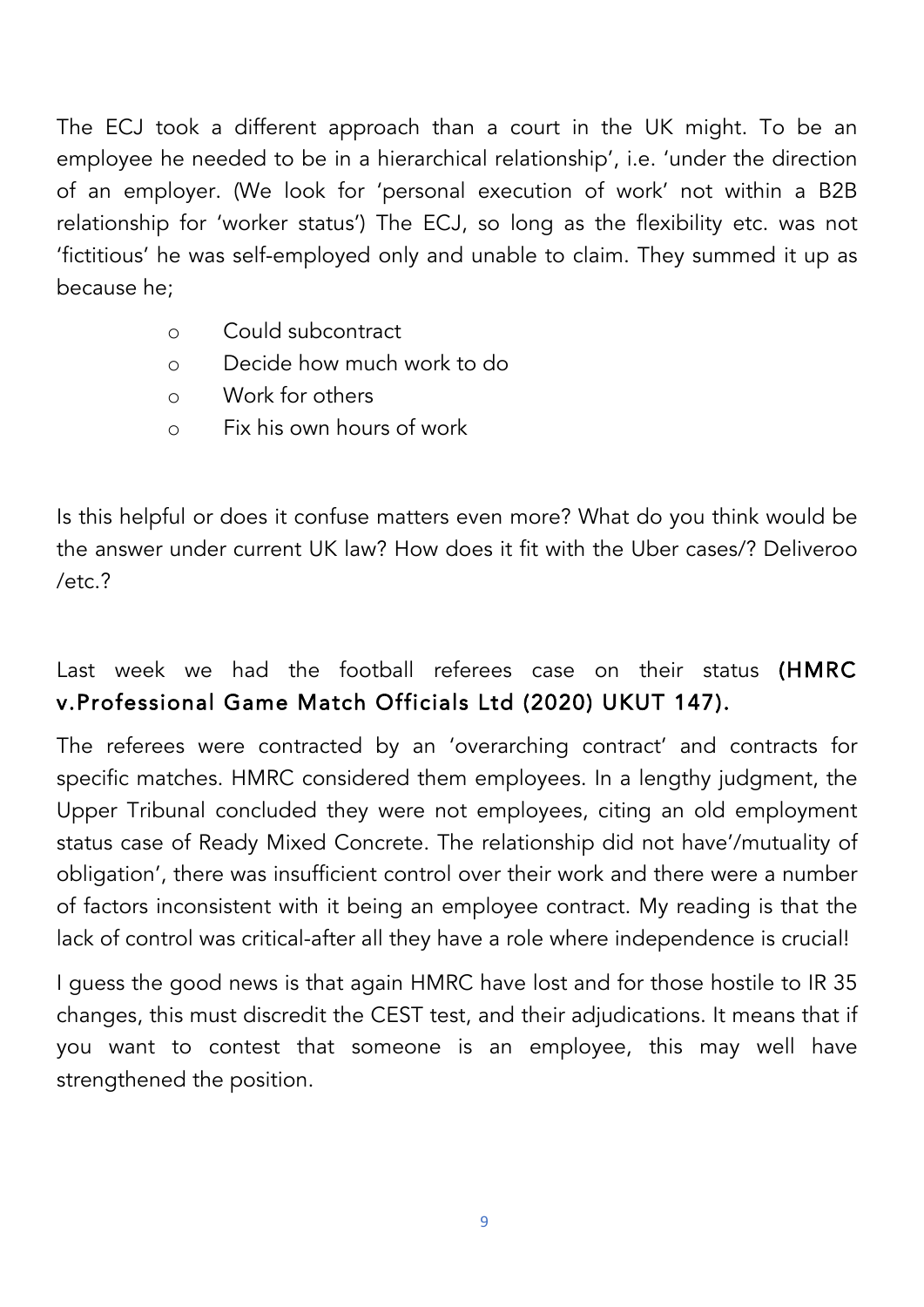For the purposes of NMW/NLW unless the law expressly allows for it, providing some of the pay in vouchers or payment in kind is unlawful (Commissioners for Revenue and Customs v. Middleborough Football Club (UKEAT,2020 0234/19)

Stewards and similar who worked for the club were paid in cash but some of their pay was made up with season tickets. This was confirmed as unlawful-though clearly had some value.

Now we have cases on **terminating jobs.** This first case is one for you to have a go at deciding who won and why.

#### X v. Y

X was an administrator who had worked for Y since 2005.Relations with the business owner were not good. In November 2016 matters came to a head with her being shouted at by the business owner, called a liar and she walked out then stayed at home. She was contacted by the business owner's wife to see if she was OK. She said 'No' and said she was very upset and would bring back company property. X contacted a CAB that advised her to submit a Grievance but she got no reply. The business owner then wrote to her saying that he 'accepted her resignation', but also stated that she would have been disciplined for having left the workplace without consent'. It was also alleged at the ET that X had shouted as she left; 'Tell him he can stuff the job up his arse'.

She claimed for unfair dismissal and constructive dismissal. The employer said she had resigned.

Who won and for what ? How might the matter have been handled differently?

We discussed last time how, generally, constructive dismissal is not easy to win as a claimant, but employers still need to be careful, as the next case illustrates.

Finally, we have a follow up to the Djuti case, where a claimant was successful is establishing that the 'genuine reason' for her dismissal was whistleblowing and not incompetence. The next case shows that this, too, is hard to establish.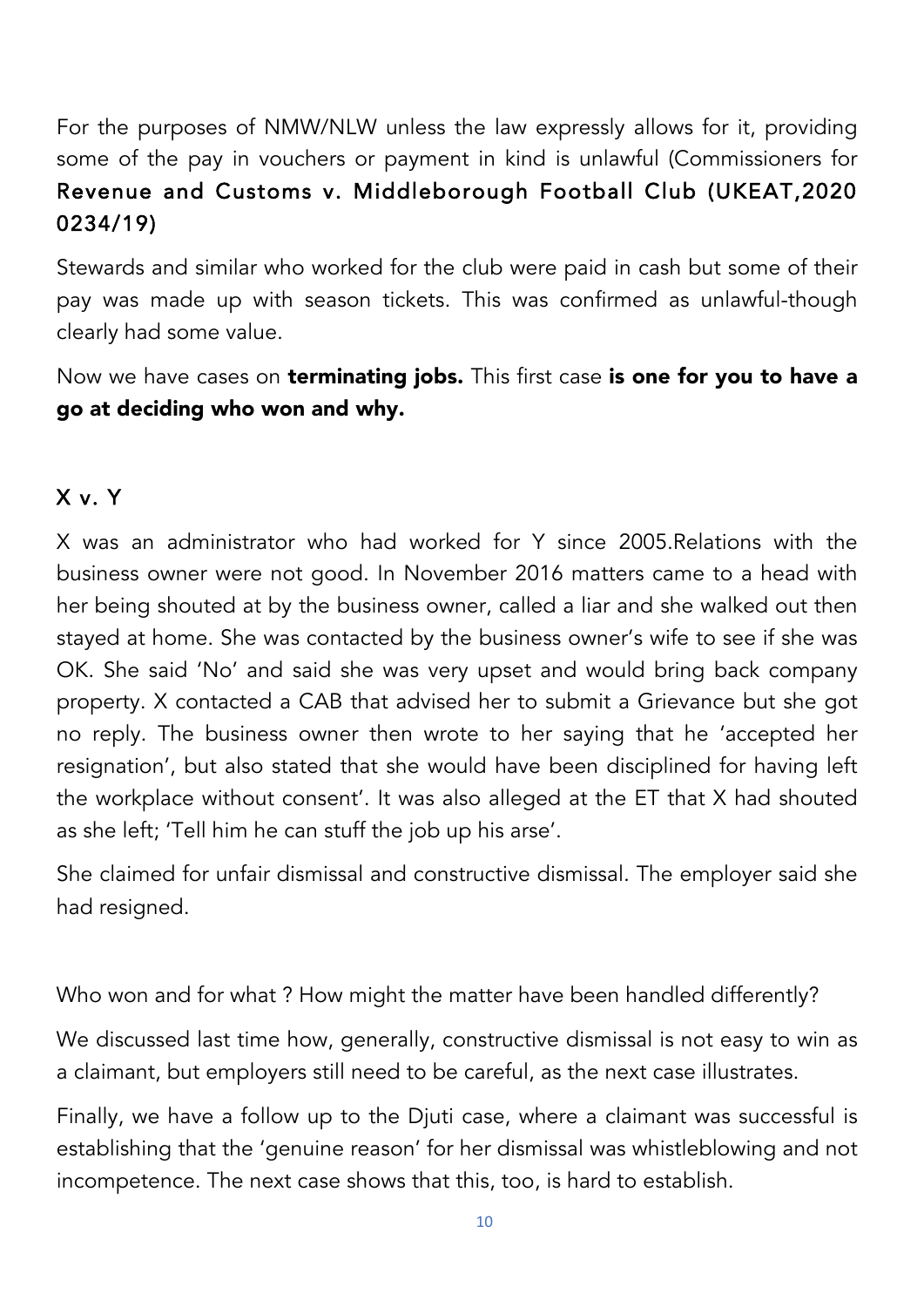# Argawal v. Cardiff University (2020) UKEAT 0115

This is an important case and follows up many cases we have recently considered.

A was a senior lecturer in urology but also a practitioner at a local hospital. From 2011 she had raised a number of Grievances. In 2014 the university proposed to make 69 staff redundant , and in 2015 A was warned that her job was at risk. She was made redundant in 2016.The Head of Department who had constructed the 'pool' for selection had left the university soon after. She alleged she had been racially discriminated against, especially through the devising of the 'pool'. She felt the selection process generally had been 'staged'. Her complaints were very much as to how the case for redundancy had been handled both by the university and the ET. For example, she asked the ET to call the former Head to find out how the decision to select her had been staged. They refused. The ET also rejected the evidence of an expert in Equality Impact Assessments, saying she was not an 'expert' and argued that 'racism was rampant'.

Her argument was based on the Djuti, from the SC, which had accepted arguments that the reason put forward for a decision by an employer was not the 'genuine one'. She lost-the EAT found no evidence of a 'gigantic conspiracy'. The selection was therefore valid.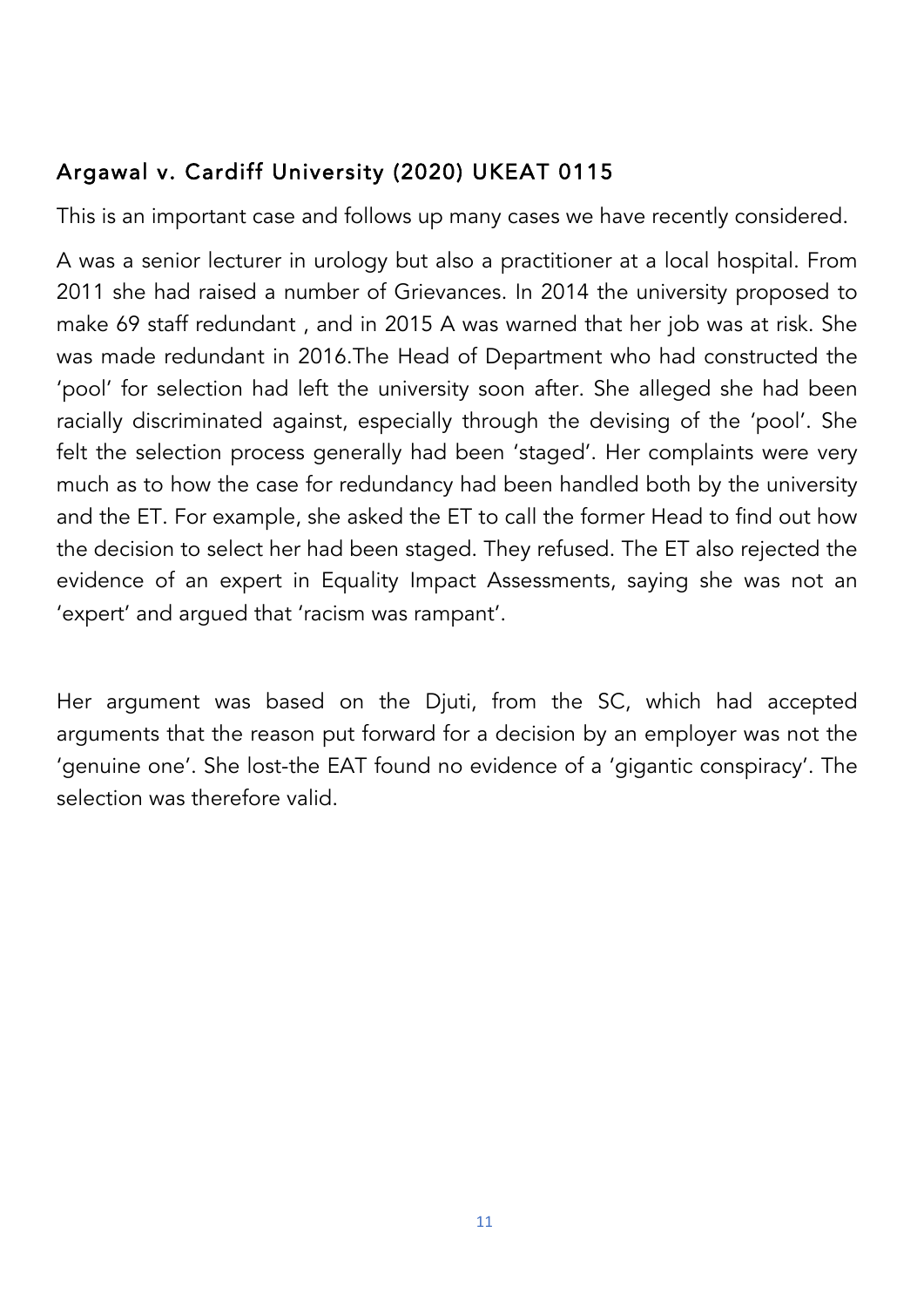Now to a QUIZ: Remember the rules-statements which require you to decide whether they are True/accurate (T); False (F) or 'It all depends' (I) where you need to consider what it might depend on.

|                                                                                                                              | F |  |
|------------------------------------------------------------------------------------------------------------------------------|---|--|
| Geoff has been furloughed He was asked by his employer to 'help<br>out' at his employer's brother's business. This is fraud. |   |  |
| Plasma Ltd wants to call back to work premises homeworking staff.                                                            |   |  |
| They have specified that facemasks must be work at work. Jenny                                                               |   |  |
| suffers from asthma and says she cannot return to work if she has to                                                         |   |  |
| wear a mask. She can be lawfully dismissed.                                                                                  |   |  |
| 3 Wayne, aged 27, usually commutes to work by bus and is called                                                              |   |  |
| back from being furloughed. The buses are very full, due to COVID                                                            |   |  |
| restrictions and he is often late for work. He is dismissed lawfully.                                                        |   |  |
| 4 On the same basic facts as $Q$ , Wayne's employers tell him to                                                             |   |  |
| cycle or walk to work. He refuses and is lawfully dismissed.                                                                 |   |  |
| Philip has been working at home He has suffered from stress                                                                  |   |  |
| and anxiety. He is called back to work when his employment                                                                   |   |  |
| re-opens. He is a security guard and works alone. He says he can't                                                           |   |  |
| cope and wants changes. 'Being alone at home for weeks was bad                                                               |   |  |
| enough-I can't be alone here as well'. He is told that 'In the                                                               |   |  |
| circumstances, it would be better if he found other work'. He can claim                                                      |   |  |
| for unfair dismissal.                                                                                                        |   |  |
| Mary was cycling to work and was stopped by the police and fined for                                                         |   |  |
| 'riding far too closely to another cyclist'. She must pay up                                                                 |   |  |
| Sharon has received a bonus, usually of £5k a year. Staff have been                                                          |   |  |
| told that furloughed and staff working at home are excluded from this                                                        |   |  |
| years' scheme as the former group 'have not done much work this year,                                                        |   |  |
| and the latter that we have not been sure how hard you have been                                                             |   |  |
| working'. It will be an unlawful deduction.                                                                                  |   |  |
|                                                                                                                              |   |  |
| Ratchet Ltd has announced redundancies. The company, in selecting                                                            |   |  |
| people to be retained, will give priority to those who have continued                                                        |   |  |
| working during the crisis. These are predominately senior managers                                                           |   |  |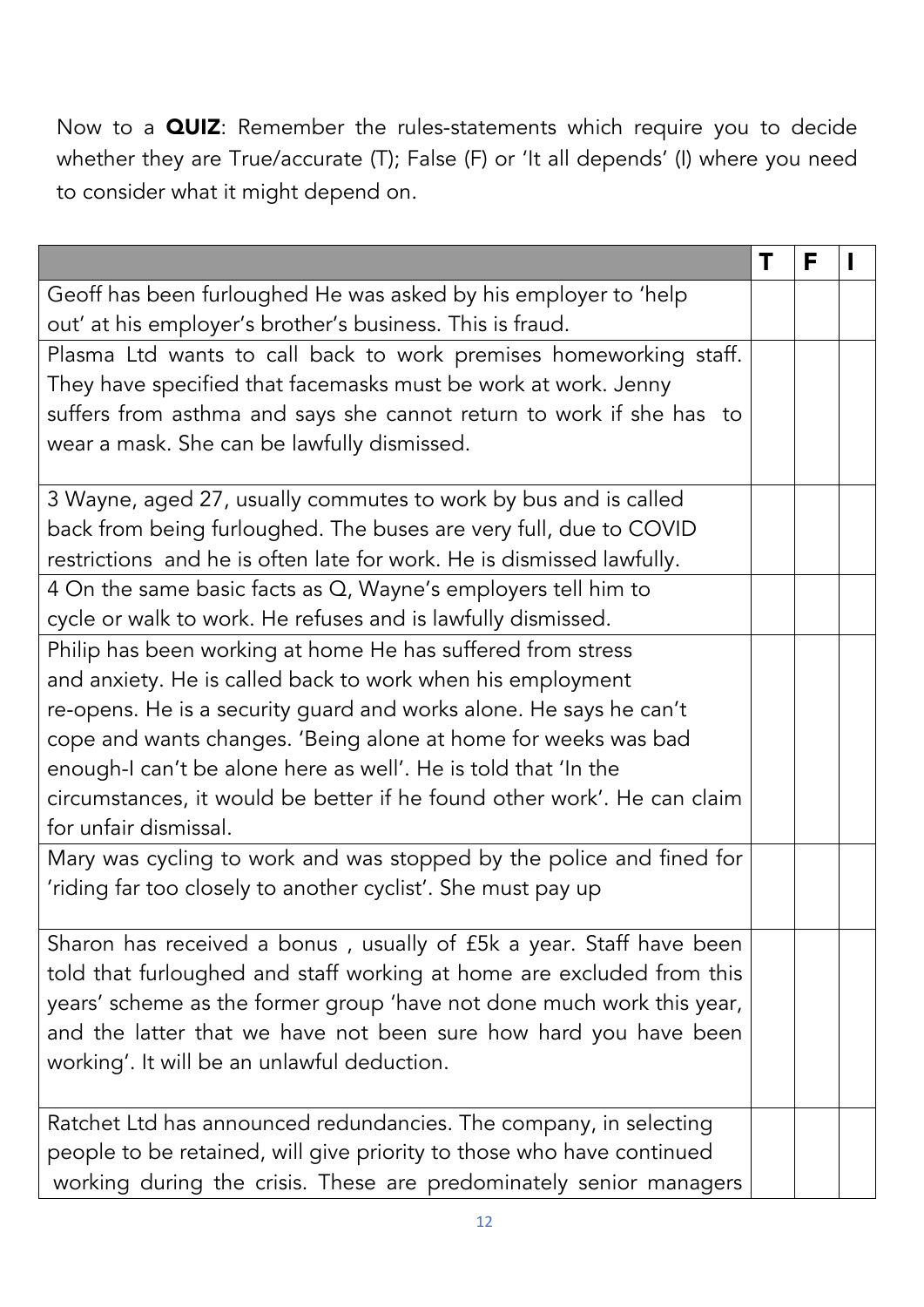|                 | and manual staff, both groups comprising mainly male workers. This |  |  |
|-----------------|--------------------------------------------------------------------|--|--|
| will be lawful. |                                                                    |  |  |

#### Now for some more case law

We can now turn to our other topics of equality law, whistleblowing etc.

## NH v. LGBTI (2020) Case 507/18

This is a case from the ECJ. It deals with a situation where the CEO of a German company in a media interview stated that he would never employ a gay person. There was no vacancy, no job applicant at the time, and the case was brought by an organisation committed to diversity. It was argued by the organisation that his conduct contravened the Equal treatment Directive of 2000. He argued that the Charter of Fundamental Rights entitled him to be protected for 'freedom of expression'. He lost. This clearly moves equality law onwards.

It is possible that the Covid-19 emergency will give rise to claims based on whistleblowing, so the next case id worth noting.

# Riley v. Belmont Green Finance (2020) UKEAT 0133/19

R was on a temporary contract as an underwriter. He was not happy in his work and complained. At a meeting he stated that the company was lending to people with CCJ's, but he did not specify the precise legislation that had been allegedly breached. He was dismissed but as his allegation was somewhat vague and he did not provide any other details, he whistleblowing complaint was rejected. So, people do need to be precise and comply with all aspects of this law.

And finally, we need to note the dramatic decisions by the SC to reverse the vicariously liability cases involving Morrisons (Employee divulged personal data of customers to the press as he had a 'grievance' against his employer); and Barclays Bank (case where a large number of female job applicants were sexually abused